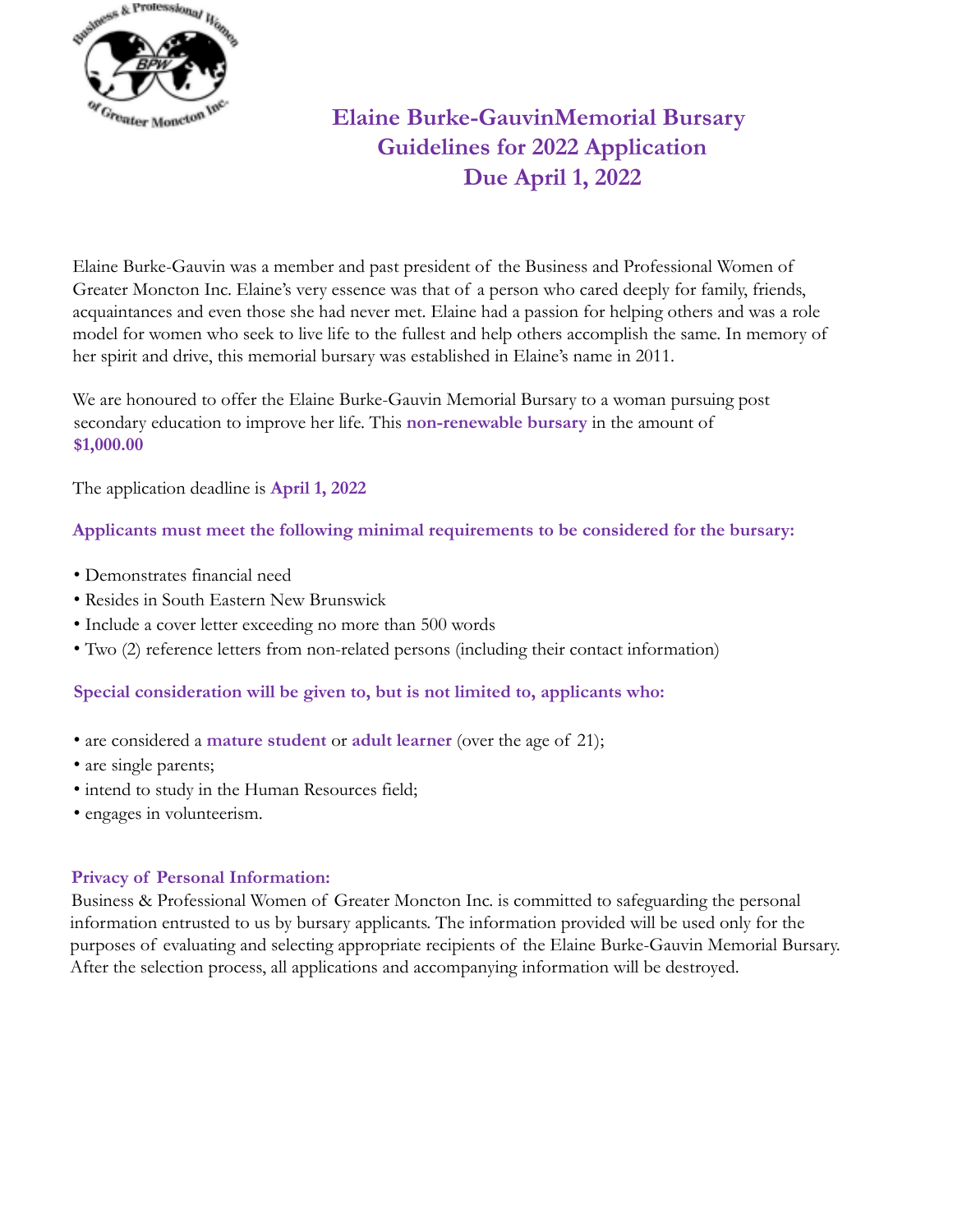## **Elaine Burke-Gauvin Memorial Bursary Application**

### **Personal Information**

|                                                                                                                                                                                                                                | Street |
|--------------------------------------------------------------------------------------------------------------------------------------------------------------------------------------------------------------------------------|--------|
| Address: City:                                                                                                                                                                                                                 |        |
|                                                                                                                                                                                                                                |        |
|                                                                                                                                                                                                                                |        |
|                                                                                                                                                                                                                                |        |
|                                                                                                                                                                                                                                |        |
| Educational Institution: Letters and the set of the set of the set of the set of the set of the set of the set of the set of the set of the set of the set of the set of the set of the set of the set of the set of the set o |        |

### **Educational Background**

Ē

#### School(s) or Institutions attended Certificates achieved and dates

### **Work Experience**

### (Include current and past employers)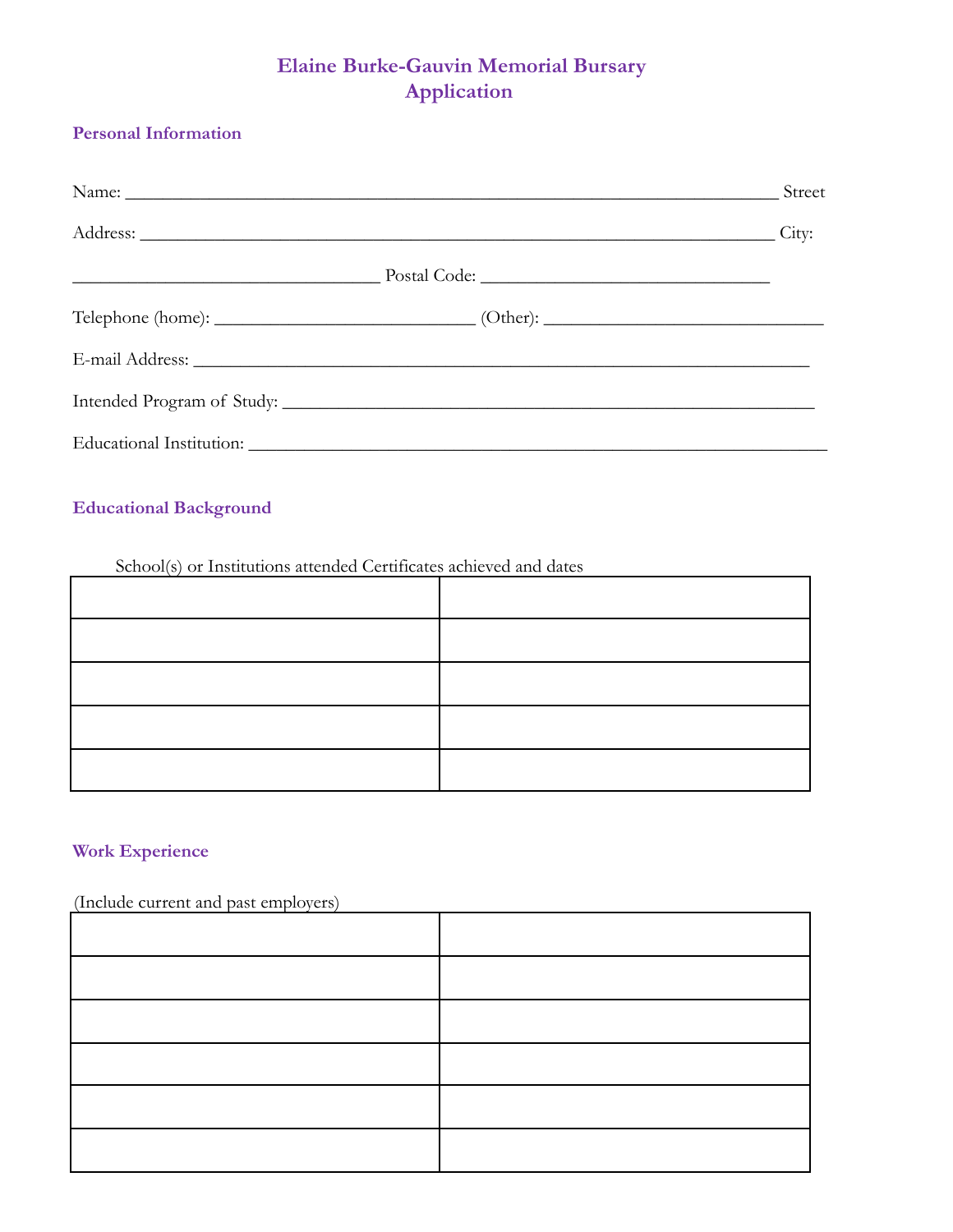Current annual income:

Financial assistance expected from other sources:

| Student loans               |  |
|-----------------------------|--|
| Scholarships                |  |
| <b>Bursaries</b>            |  |
| <b>Employment Insurance</b> |  |
| Other                       |  |

Other information that you may want the selection committee to know about you, especially focused on the areas of special considerations listed above (attach a separate sheet if insufficient room below):